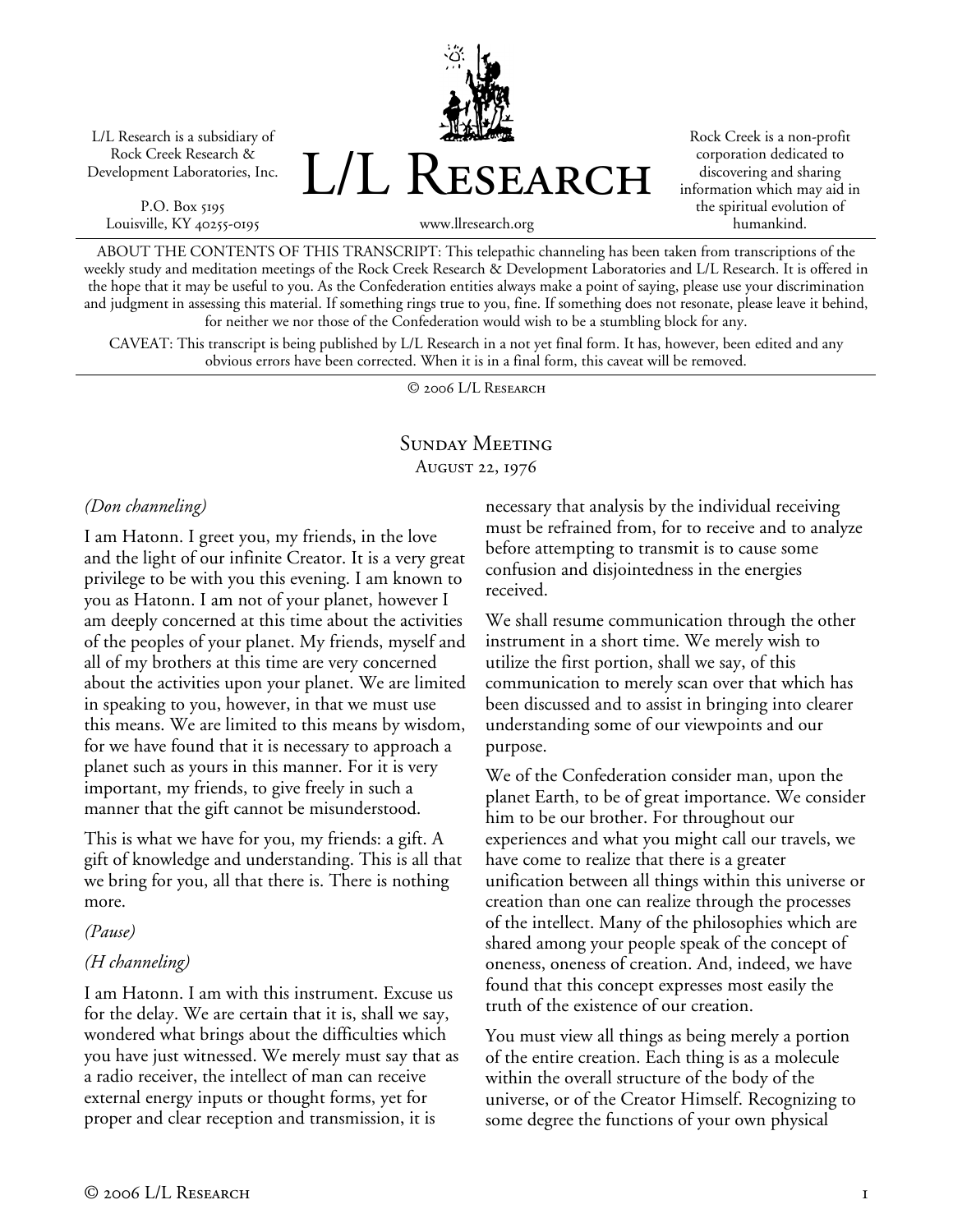form, you must realize that each and every particle of your physical form is of importance to the proper functioning within that form. And so it is within the universe: each individual, each particle, is indeed of vast importance to the overall proper functioning and existence of this creation.

All of us have instilled within us the love by which we were created. There is one form of love, there is one source of love and that is the Creator. We are the projections and we are the practice of that love. And therefore contained within us is the Creator. As we are in Him, so also is He within us. All things are interdependent upon each other. All things in truth are each other, and are one.

Our purpose for being here is to assist mankind in the realization of this simple concept. Yet we must stress: to come to the realization, to the true understanding of these concepts, is, shall we say, limited, if you only employ the utilization of your intellect. My friends, you have within you the ability to know and to be all things. The intellect is contained within the physical forms and also within that form abides your essence, or your being. Your being is the manipulator of the form. You are the commander of the ship. And the intellect is a portion of that form. It is a function of that which you call the brain. "Know thyself," has been stated many times within your scriptures. Know *you*, the manipulator of your form. And from this, you shall know the Creator. You shall know the vastness and the infinite knowledges of the universe. Utilize the intellect, and learn to know thyself, for what which has created you, that which is within you, and that which you are, contains the highest form of what you might call intellect or knowledge. It is not limited to merely one plane of existence. It is omnipresent; it is omnipotent. It is all things and it is one with the Creator. It to you, it is I, and we call it love. The overall concept of all things, we call love.

I shall transfer this communication once again. I am Hatonn.

#### *(Carla channeling)*

I am with this instrument, and again I greet you in love and light. That which you know as your intellect and that which we term the intellect or the mind of the Creator are not very related concepts. We have urged this group many times to be completely aware of the uses and functions of the intellect, and so to make that very useful tool work

for you, rather than you working for it. For, my friends, that is what the intellect and the physical body itself will do to you, of course, if it can.

Both the intellect and your physical form have a short stay, in an organized sense, in consciousness, and so the short-term interests of the physical form and the intellect crave instant and continuous attention. And if you, as a spiritual self, are not careful, you will be a slave to these requests of the body and of the mind. And you will not allot any time, any serious time, to your progress outside the physical.

As you seek the mind of the Creator, which is love, you are seeking something entirely different. You are not seeking something which has a limitation, which offers limitations. You are seeking just the opposite, for true knowledge and understanding gives freedom—always. And as you seek to loosen the bonds of those things which imprison your soul, you are seeking a love which is so articulated, so fastidiously realized, that it is indeed that which is a perfect knowledge, a perfect understanding, and yet the energy of this understanding, far from being a separator or divider, is a unifier. Love unites all things, love combines all things, ameliorates all difficulties, heals the wounds that you may have. A complete understanding of love, fully realized in your life, will heal you on whatever level you need to be healed—and many, many are the hurts, my friends, that do not show, yet are grievously painful within your life experiences.

To gain an understanding of love is a process which is greatly aided by what we call meditation, what you are doing now. For, my friends, within your scriptures you have heard many times that it is not a good thing to raise up graven images. This is one of your commandments within your *Holy Bible*. Yet a graven image does not have to be made of earth or stone. It can also be made of words. And all those who say, "I believe in the Father," or those who say, "Love has come into my life and will heal me," are kneeling to a graven image, for words have never done anything for anyone. To allow the experience of love to come into your life is to open yourself to it and to listen for it, to allow yourself to feel it, for the understanding without words, the experience without intellect, is what will indeed show you love.

The Creator does not speak with you in human terms. The Comforter comes to you in silence. If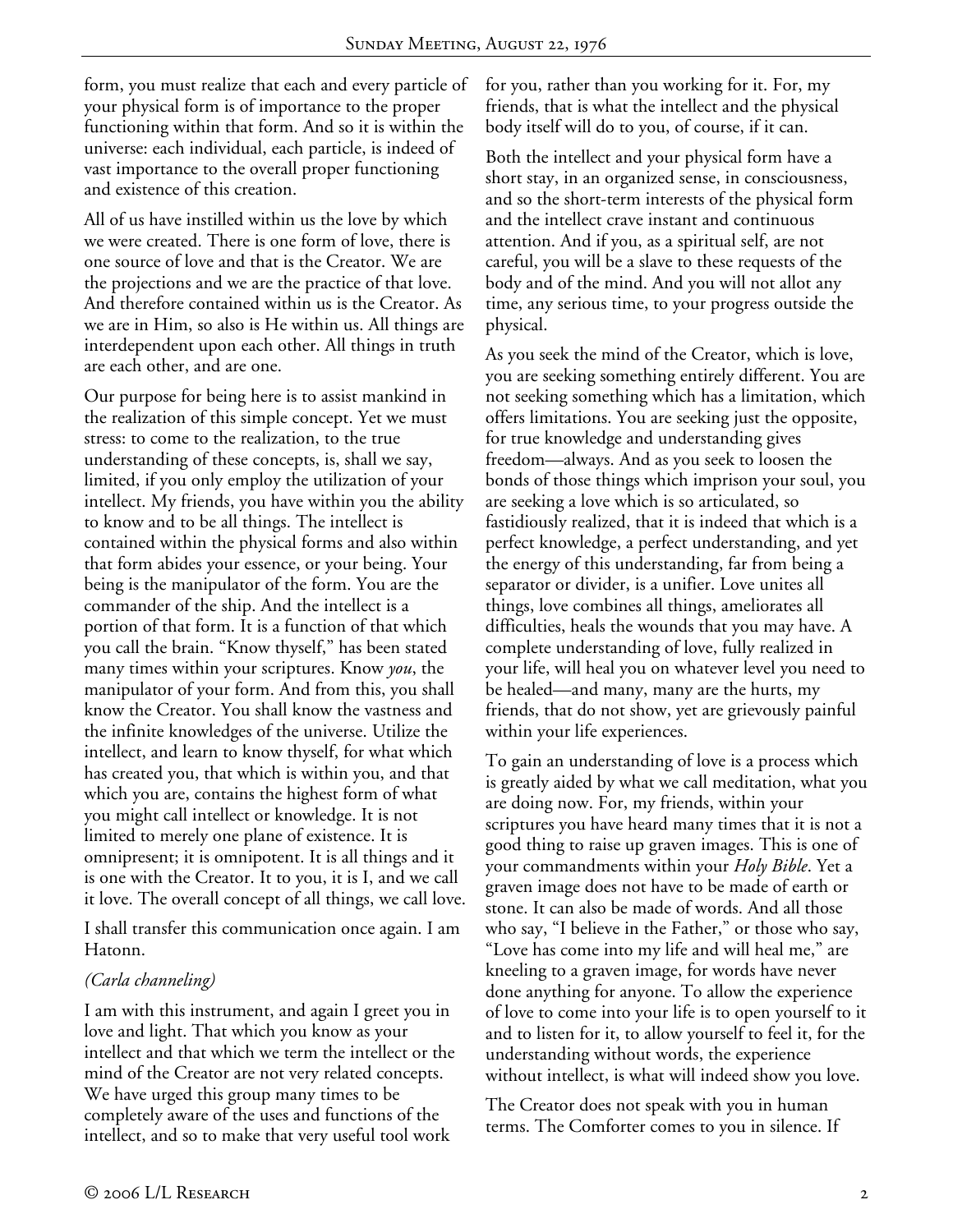you wish power, to heal, to help, either yourself or your neighbors, pray only that you may listen and you may hear the voice of love. Do not expect gifts for yourself or for your loved ones; pray only that all of those upon your planet may feel this love. For as you seek for all people, both those you know and those you do not know, those who are your friends and those who are your enemies, you are bringing into being a realization of that which is true love. True love does not discriminate. It is a unifier. Sit in silence, my friends, and open yourself to the energy that flows from love itself, through you and back again, out into the creation. As you do this, the experience itself will begin to show you why it is that we suggest that you do it. We can only suggest that you give it a try.

You are seeking, my friends, you may not know what—but you know already that what you are seeking is not found in what you can see and hear with your physical instruments of perception. You know that there is something more, and we say to you that something more is not far away, but is within each individual that you meet. It is the enhancement that gives you joy in seeing each creation of the Father. Seek it in meditation, and you will see it all around you, every day. Love is with us. It may not be in the world, my friends, but you can bring it into the world, through your own eyes, and although you cannot heal the whole world, those you touch will be aided. For you are the world. For all things are one. And as you aid yourself in understanding, you have done more to help the world as it is than anything else you might do.

Indeed, you can go forth from your understanding of love, and effect changes in the physical, as you are guided to do by your own intuition. And these things are very well. Yet the basic change in your heart that gives you joy and life and love to give to others, this, my friends, is your greatest contribution.

I will open the meeting for questions, but first, I would like to conclude this message through another channel. I will transfer at this time. I am known to you as Hatonn.

### *(B channeling)*

I am Hatonn. I am now with this instrument. My friends, but a few more words. We have spoken much of this energy called love this evening. Now, my friends, this energy is available to all who have

but to ask. For, my friends, this energy is a gift from the Creator. It is of your free will to administer this energy through your daily existence. For, my friends, you may deny yourself of this great *(inaudible)* when we speak of this. Earlier we mentioned that love is all there is. My friends, if love is truly all there is, does it not sound reasonable that all that you will experience will be of the happiest vibration, constantly? My friends, this is how you were conceived. This is how it is hoped that you will return. My friends, if you look upon your own existence as a truly individual universe, you come in contact with many universes throughout your existence. Do not deny yourself the opportunity of further growth by denying yourself to look only at the love and light of each universe. For, my friends, we have evolved much, but still we must strive for only that of love. For, my friends, this energy truly exists forever and there is apparently no end to its knowledge. So, my friends, one way which you may acquire and hasten a, shall we say, attunement is through help to others. My friends, that is one of the reasons that we are with you this evening. Before opening this meeting to any questions, I will transfer this contact. It is a great honor *(inaudible)*.

#### *(Don channeling)*

*(Inaudible)* I am here. I am known to you as Hatonn. It is now possible to answer any questions.

**H:** Hatonn, can you tell me if it was your craft that was seen yesterday evening by myself and others and, possibly, what your purpose was?

I am going to use control in order to answer your question, as it is a difficult one. I was aware of your presence at a specific time. I was aware of your question at that time. I am sorry that it is impossible to specifically say what you saw. You did not see one of our craft. You saw a projection which was meant to stimulate your thinking. This projection is used in many cases. It was of a nature that would be called unreal, or an image. However, it was intended for the purpose of stimulating, as I have said, those who saw it at that particular time. I am sorry that I cannot at this time give you more information.

#### **H:** Thank you.

**M:** Hatonn, is the antichrist born?

There is no such concept. All of this created universe in its infinite sense is one thing. The concept of an antichrist, as it is generated by the thought of those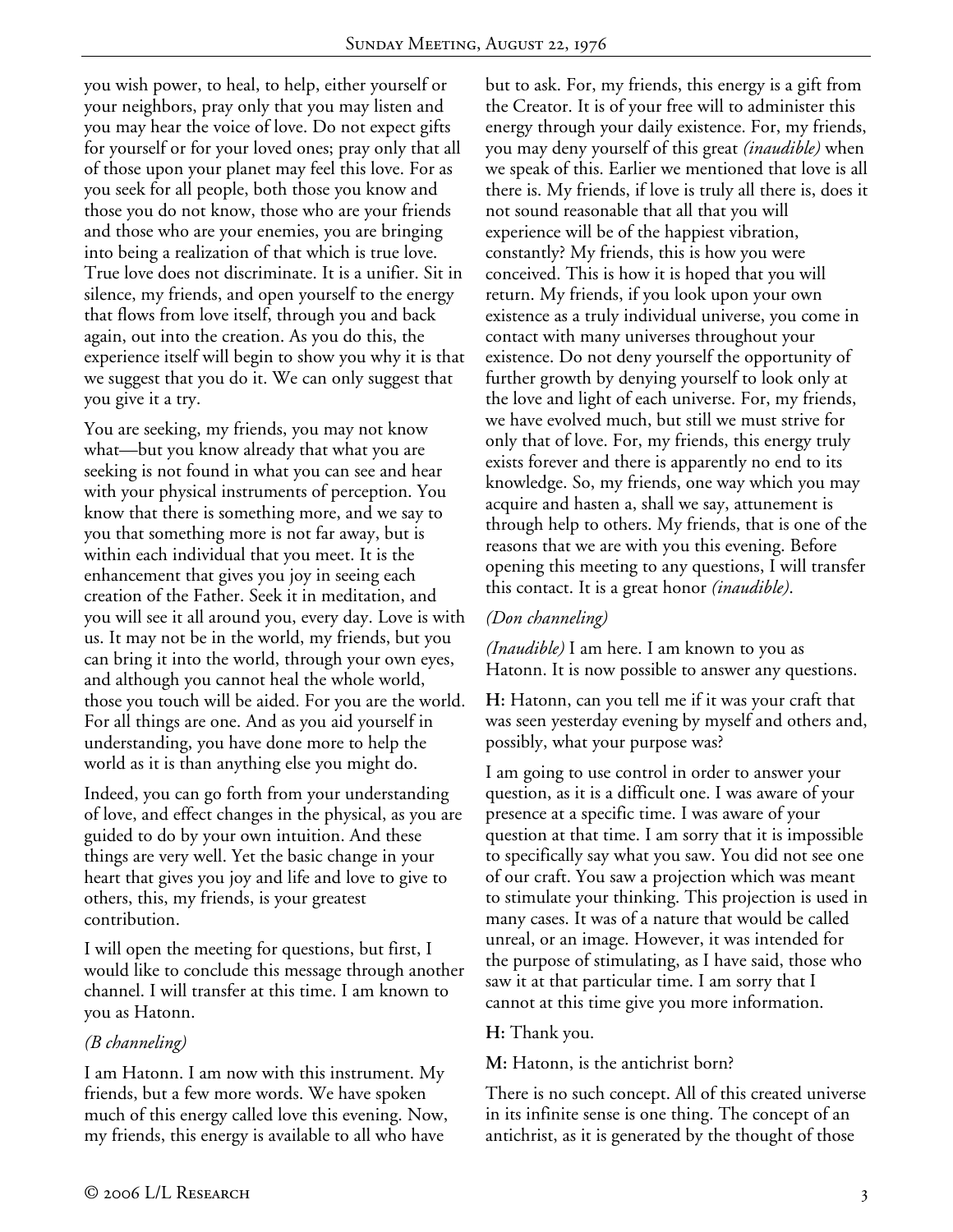upon your planet, is erroneous. The individual whom your peoples might call the antichrist is, in fact, the Creator, as are you and all of your peoples. To view an individual otherwise is an error in basic analysis of our universe. If this is understood in totality by the peoples of your planet, there will then be eliminated all of their problems, including the problem of the concept of what you call the antichrist.

Is this a sufficient answer?

**M:** Will you give the purpose of the literature relating to the antichrist in the Book of Revelation?

The Book of Revelations, in what you know as your *Holy Bible*, is stated, as are all of your intellectual communications, in a clouded or misinterpreted form. The concept of antichrist is simply the concept of individualization of thought, the concept of isolation from the Whole. It has been stated in a previous communications, "The spirit of antichrist is ever more powerful, and will be drawn closer and closer to the Earth, where it will have its final death throes. And in those death throes it will take many down with it, and they will not find the kingdom to be inherited, but must repeat over again that great cycle of time which is now culminating in the scene upon the Earth."

This, my friends, is nothing more than a parable, indicating that those who separate themselves in consciousness will find it more difficult, shall we say, to link their path back to the unity and oneness which is their actual reality.

Is this sufficient?

**M:** Yes, thank you.

**Don:** I have a question to ask through another channel.

#### *(H channeling)*

I am with this instrument.

**Don:** I have asked the question.

I am Hatonn. One moment.

#### *(Pause while conditioning.)*

We shall attempt through this instrument to do our best. We of the Confederation have chosen a vast amount of time ago a certain, shall we say, procedure which we follow in bringing about the awareness of not only our existence but the existence of the

creative energies and of the Creator. We have chosen to utilize certain individuals, and many of these individuals are alien, shall we say, to the Earth plane of existence.

In this present time—which we find and which we stress to be of great importance to all of mankind, for it is the culmination of a cycle of experience—we have directed in great, shall we say, numbers individuals who have chosen to cooperate and to serve with us, and we have placed to the best of our ability the knowledge for bringing about the fulfillment of those agreements, shall we say. And it is each individual's opportunity and obligation to bring about a utilization of their knowledge toward that which they feel directed to do. It is difficult even for the most enlightened of your beings to continually operate, shall we say, harmoniously, when constantly bombarded by experiences of an alien or negative nature upon the Earth plane of existence. Yet if it were not for these experiences, the confusions brought about from them, and the delays—and we wish to stress, only the delay of those agreements or directions is brought about know one thing: that which you have chosen to do shall be accomplished.

That which you desire to experienced shall be experienced, and that which you are, you are to know. You must only filter through those circumstances about you which are not harmonious to the fulfillment of your direction. What you search for may be seen through your perception in a form which is truly not proper, though it may appear to fit; it may appear to be that for which you had asked. It is only sent to tantalize you, shall we say, to test you, to see if you shall commit yourself completely under all circumstances through all trials to the fulfillment of your directions.

Faith, faith in the Creator, belief in your purpose, and continual attempt to fulfill that purpose is what is required, and patience to await its materialization is of the utmost necessity, once properly positioned within your being, these concepts, then the more expedient, the materialization of that direction and purpose. It is yours to do what you have been told you shall do. It is yours to find the proper method of bringing it into being. And it is yours to be the instrument of truths if you desire to be.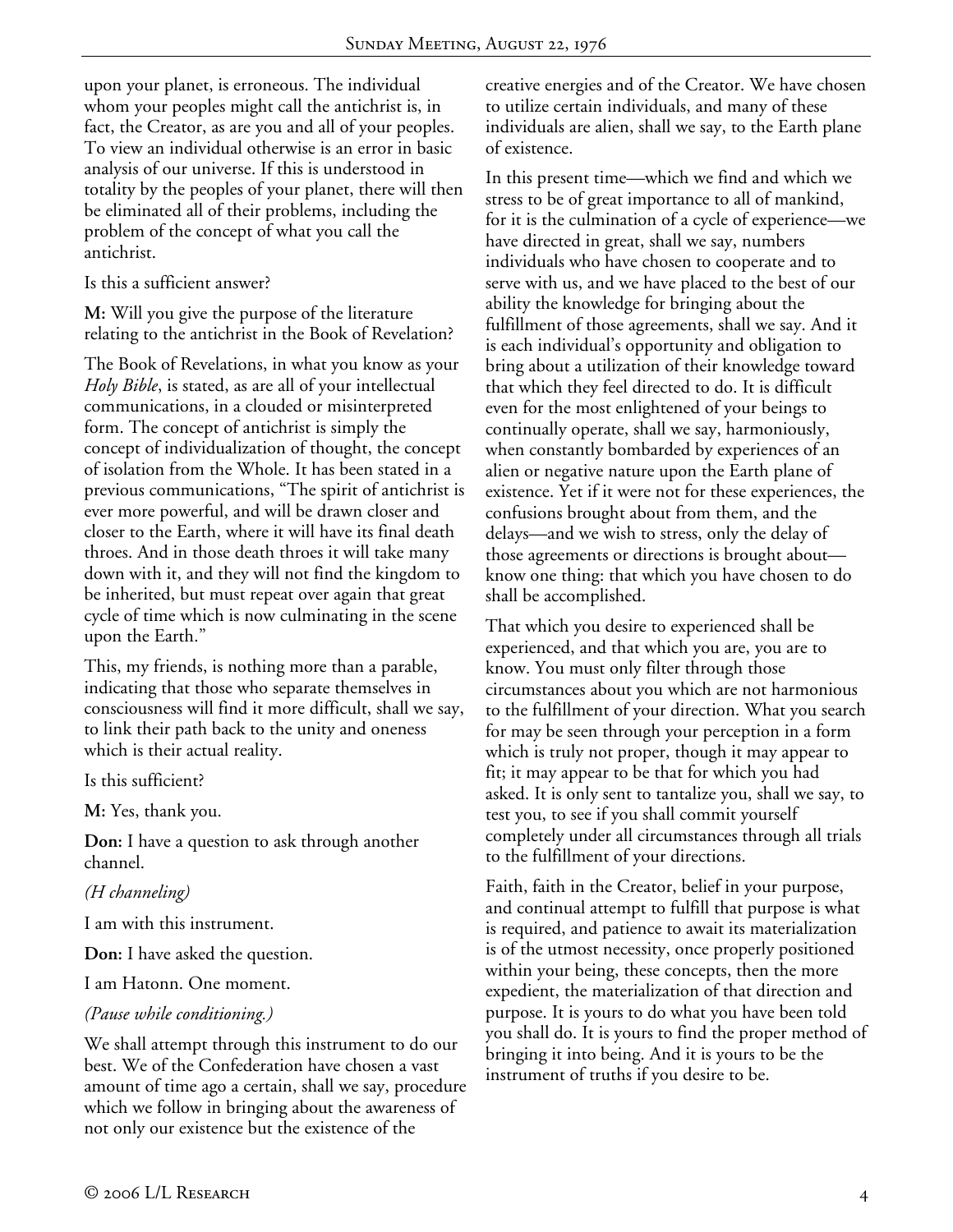This has been somewhat difficult for this instrument, yet we truly feel we have covered the basic concept that has been desired.

**Don:** You'd better give it another shot—that wasn't the answer to my question. I'll try to get more clear on the question.

*(Pause)* 

**Carla:** Why don't you just ask it out loud?

**Don:** Because I want to do it this way.

… It is … shall we say, most difficult, as you know … and the other instruments have been, shall we say, shaken. This type of experiment has been successfully achieved previously, as you are aware. And we, due to the experience of this instrument, shall attempt once again through the instrument known as Carla, if she is willing to make this attempt.

# *(Carla channeling)*

I am Hatonn. The one known as Carla, shall we say, is scared to death, but is willing to attempt it. If she will relax. We are with this instrument. If she will refrain from analyzing what she is getting.

The Creator has shown us many things. He has not shown us ways and means of doing that which we must do. Those things are up to us. He has not shown the Earth or any other entity within creation the rhythm and tempo of its doings, for all things are free to form their own destinies.

Therefore, we cannot know the geography in time, shall we say, of those things which shall occur. Our best predictions are a function of probability curves which become more accurate as that geographical location in time draws near, at which time the prediction becomes reality upon your Earth plane. The information concerning various, as you would call it, anomalistic phenomena is a kind of aggregate which is, in general, as correct as we can make it. The probabilities are very high, on the order of, shall we say, 50 to 70 percent, that many of those disruptions of the normal magnetic rhythm of your planet will indeed take place.

The reaction of your Earth peoples to these happenings is not known at this time. Therefore, our reactions to their reactions are not known at this time. Again, we have probabilities. That, my friends, is a completely open ball game, as you would say.

Your people are not predictable. We are hoping that many, many seeds which have been planted will come to fruition when people begin to view the devastation in their own geographical location. We are hoping at that point that communications with those people will be such easier. For those who know that we have spoken to the subject will be interested as to what else we have to say,

Picture a rose, as it grows on the bush. The day of its opening is not known; only its shape when it does open.

Are there any other questions?

**Don:** High probability points in the very near future, a few months?

There is a high probability, my friends, in that which you know as California. There are high probability points in your southern oceans. We are sorry that this instrument is very weak in geography. We are …

## *(Pause)*

**Carla:** Don, I think it's Texas. Either Texas or … I don't know what else is down there, but it's in there.

We are sorry. This instrument is unable to fully understand what we are saying. There will be a great amount of suffering, yet as you all know, you may ameliorate the situation by sending light. If you will remember to do this, as this instrument would say, every little bit helps. Do not think that you are not helping, for physical suffering may be necessary, yet light will enable these souls to leave the physical to find their spirit home very quickly.

There is devastation on the coast of your European continent and again we are having great difficulty in pinpointing the location. This difficulty will be felt over a wide area.

**Don:** About how long from now?

We are seeing this occurring into the fall, as it grows towards the month of October.

**Don:** How about California?

This is very close.

**Don:** Closer than the other?

Much closer.

**Don:** That was the question, specifically. Thank you.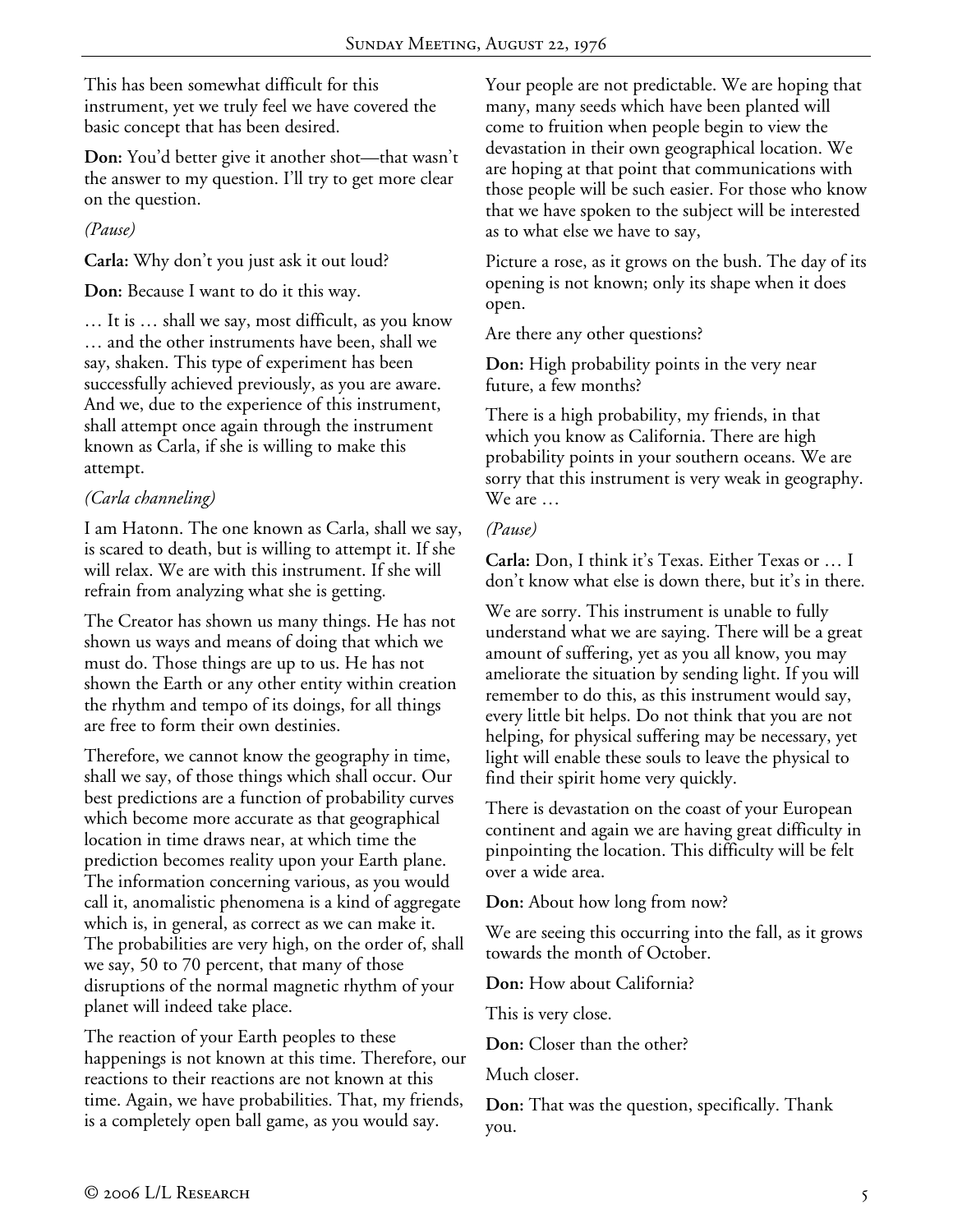Are there other questions? Or may we aid further in any way with that question?

**H:** Yeah, I'd like to know where I got my answer.

There are many questions which dwell within those realms of mind which are below the level of the intellect. Many times these questions are deeper and more important than the question which is upon the conscious mind. You were answering a question, yet it was not the question that was intended by the requester. Yet it was a question which the one known as Don had within his being, and with which he is dealing at the present time. It is important for all of us to understand, my friends, we as well as you, that those things which we speak with to ourselves are not always to the point, but that in our progression, that which is below the level of words is a very important part of our, shall we say, baggage, that which we carry with us. Compassion and understanding of ourselves on the level below words, and the compassion and understanding of others as they deal with these things which they cannot speak of is very important in your understanding of love.

**Don:** I have one more question.

Very well.

**Don:** With respect to north or south, can you specify what portion of California would be high probability?

My friends, we cannot at this time. There is a great deal of effort being made by those within your plane and those within what you would call your spirit world to alleviate those stresses all through that which you know as the San Andreas fault. The fault extends in a very stressed manner for many hundreds of miles through the continent and out to sea. Therefore, we do not know at what point the damage will finally originate. We only know that as the rhythm of the planet is going, the critical time is very, very soon. It honestly could not be predicted at this point. However, if you asked at a time closer, it may be more possible to pinpoint.

**Don:** How close?

We suggest that you ask week by week. It will not be long.

**Don:** Thank you.

You must realize there is great danger in asking for specific information, for in specific information

there dwells a great deal of nervousness on the part of the channel. Therefore, that vibration makes them more vulnerable to incorrect information.

**Don:** That is why I asked telepathically.

We understand. However, now that, shall we say, the secret is out, it may be more difficult to get our answers, as opposed to other beings who would, shall we say, play with your mind, if you understand what we mean.

**Don:** I certainly do.

My friends, are there any other questions?

**M:** Could you tell us what silver flecks are?

If you promise not to laugh, my friends! The silver flecks are a type of very small machine. We would not call them computers, but you would. They are communication devices.

**M:** Thank you.

We must add that, many times, that which you think to be a silver fleck is, in fact, a silver fleck. We advise you to examine any such thing that you may find under a magnifying glass, for the naturally earth-made item which is, this instrument calls it tinsel …

**Don:** What will be the shape of your silver fleck?

It will have a squareness or some form of geometrical shape. There are various types. They are easily recognizable in contrast to everyday tinsel, as you would call it. If you will take any of each type and look at it closely, you can see the difference. The factor of what this instrument would call shininess is also different.

**M:** How do you plant them?

We cannot tell you. In your words, they simply would appear.

My friends, this has been a very long meeting and we are very grateful to you for giving us the opportunity to speak with your group. We welcome those who are new to this group and greet them each with special love. We give you, as we give all who listen to us, our love and the love of the Creator, and our hope that you will call upon us and our energy at any time that you wish it. We are always aware of those who wish to contact us. If you do not wish us, my friends, we will never be there, for your free will is more important to us than any single